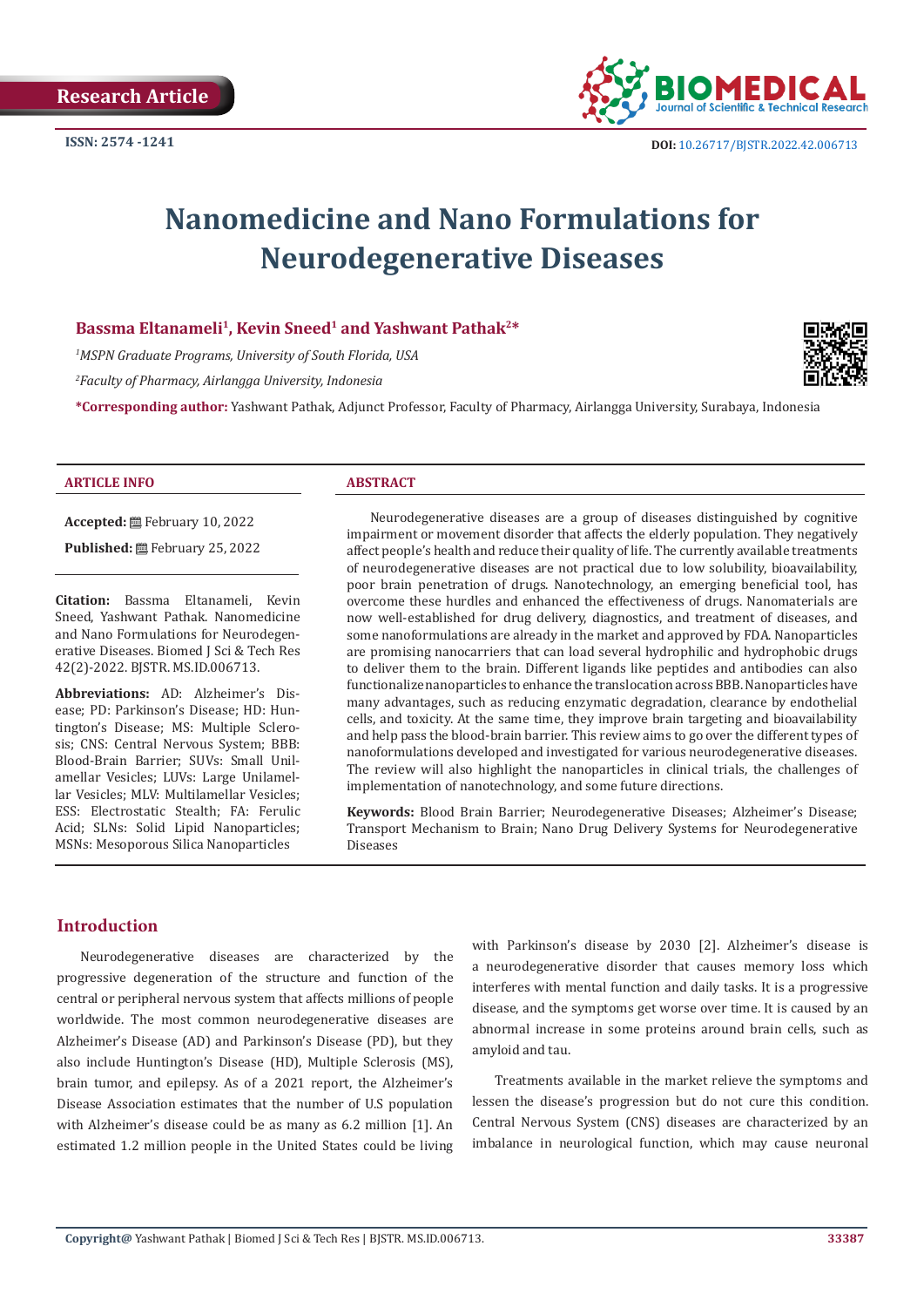death [3]. They can result from mitochondrial dysfunction, the accumulation of misfolded protein, a lack of neurotrophic factor production, endogenous antioxidant enzyme activity depletion, neurotrophin deficiency, and sometimes defects at the genetic and molecular levels. Due to the different mechanisms involved in the CNS conditions, it is challenging to have a single treatment strategy to treat these conditions. Besides, the Blood-Brain Barrier (BBB) is another obstacle that hinders potential drugs from crossing to the brain.

# **BBB and Challenges to Deliver Medications to the Brain**

The BBB is a physiological barrier around the brain comprised of continuous tight junction responsible for the low permeability and prevention of molecules passing to the brain. It helps separate the brain from the peripheral circulation and aids protection from entry of foreign pathogens and maintains the fluid level inside the brain. Many parameters can be responsible for the passage of the drugs across the BBB, such as molecular weight, size, shape, ionization state, lipophilicity, and plasma-protein-binding affinity. The BBB only allows the passage of essential nutrients and small hydrophobic molecules less than 400 Da by passive diffusion. Thus, only a small number of drugs reach the brain. Small hydrophilic molecules are transported by carrier-mediated transport while the larger molecules are transported by adsorption-mediated endocytosis or receptor-mediated transport. The process of targeting the brain utilizing a nanocarrier is not straightforward. One of the challenges in delivering drugs is the premature release from the nanocarrier before reaching the target site.

Another challenge is the interaction with biological system components like serum proteins. These interactions can lead to aggregation, elevate the nanocarrier elimination from the body, and decrease circulation time [4]. Furthermore, targeting specific receptors in the brain may not be satisfactory as some receptors may be expressed in a different part of the body leading to off-target effects, which may cause toxicities and side effects [5]. Because of the BBB structure's complexity and pathophysiology, it is essential to understand the transport mechanisms through BBB to improve the drug design of the formulations of neurodegenerative diseases as many of them fail to succeed due to lack of efficacy or possibility of toxicity [6].

# **Transport Mechanisms across BBB**

There are many approaches to deliver molecules to the brain, such as passive diffusion, receptor-mediated transport, adsorptivemediated transcytosis, and carrier-mediated transcytosis. Passive diffusion is the pathway of most small-sized lipophilic essential elements to reach the brain in which the transport depends on the concentration gradient. In receptor-mediated transport, the ligand

interacts with a BBB receptor, forming a complex that is taken to the cytoplasm by endocytosis. This process is a type of active transport that requires energy. In adsorptive mediated transcytosis, a positively charged ligand interacts with the negatively charged by electrostatic interaction. Thus, adsorptive-mediated brain targeting can be utilized for cationic proteins and peptides. In carrier-mediated transcytosis, essential molecules are delivered to the brain by a specific carrier. This type of transport has been used to provide medication to the brain by a modification to resemble the endogenous molecules to bind to the carrier and be transported to the brain [4].

# **Nanotechnology in Neurodegenerative Diseases**

Nanotechnology is the design, characterization, formulation, and applications of materials by managing their size and shape in the nanoscale range (1 to 100 nm). Nanosystems are fabricated using top-down lithographic and nonlithographic fabrication techniques and content in size from micro- to nanometers. The person who initiated thinking about this field was Richard P. Feynman, who presented a talk about extreme miniaturization and manipulating things on a small scale titled "There's Plenty of Room at the Bottom." Afterward, nanotechnology has expanded in different fields, including medicine and engineering. As for nanomedicine, we use nanoparticles as a tool to diagnose, prevent, and treat various diseases. Nanoparticles have a high ratio of surface area to volume, which results in different optical, magnetic, and biologic properties inside the human body. Nanoparticles can be classified into organic (e.g., Liposomes) or inorganic nanoparticles (e.g., gold nanoparticles). Polymeric nanoparticles are made of polymers that are biocompatible and biodegradable and can protect the drug from degradation [7].

Besides, nanoparticles can help to deliver water-insoluble drugs which have low bioavailability. For example, micelles are nanosized colloidal dispersions prepared by amphiphilic polymers. They have a hydrophobic tail and hydrophilic head, allowing the hydrophobic core to carry hydrophobic drugs in the body. Furthermore, nanocarrier can be formulated by polymers that can control a sustained-release effect that may be beneficial in many conditions. The FDA has approved many nanoparticles for use in humans, either as nanocarriers for therapeutic applications or as contrast agents for diagnostic imaging. NPs can be modified with polymers and ligands, which improve binding affinities with the gene and can enhance their targeting capability. They also can be coated to their targeting capability. Nanoparticles have a unique size, and physicochemical properties allow them to penetrate anatomical barriers and offer sustained release action. In neurodegenerative diseases, nanotechnology focuses mainly on targeting the brain and offering the local release of drugs after crossing the BBB [8,9].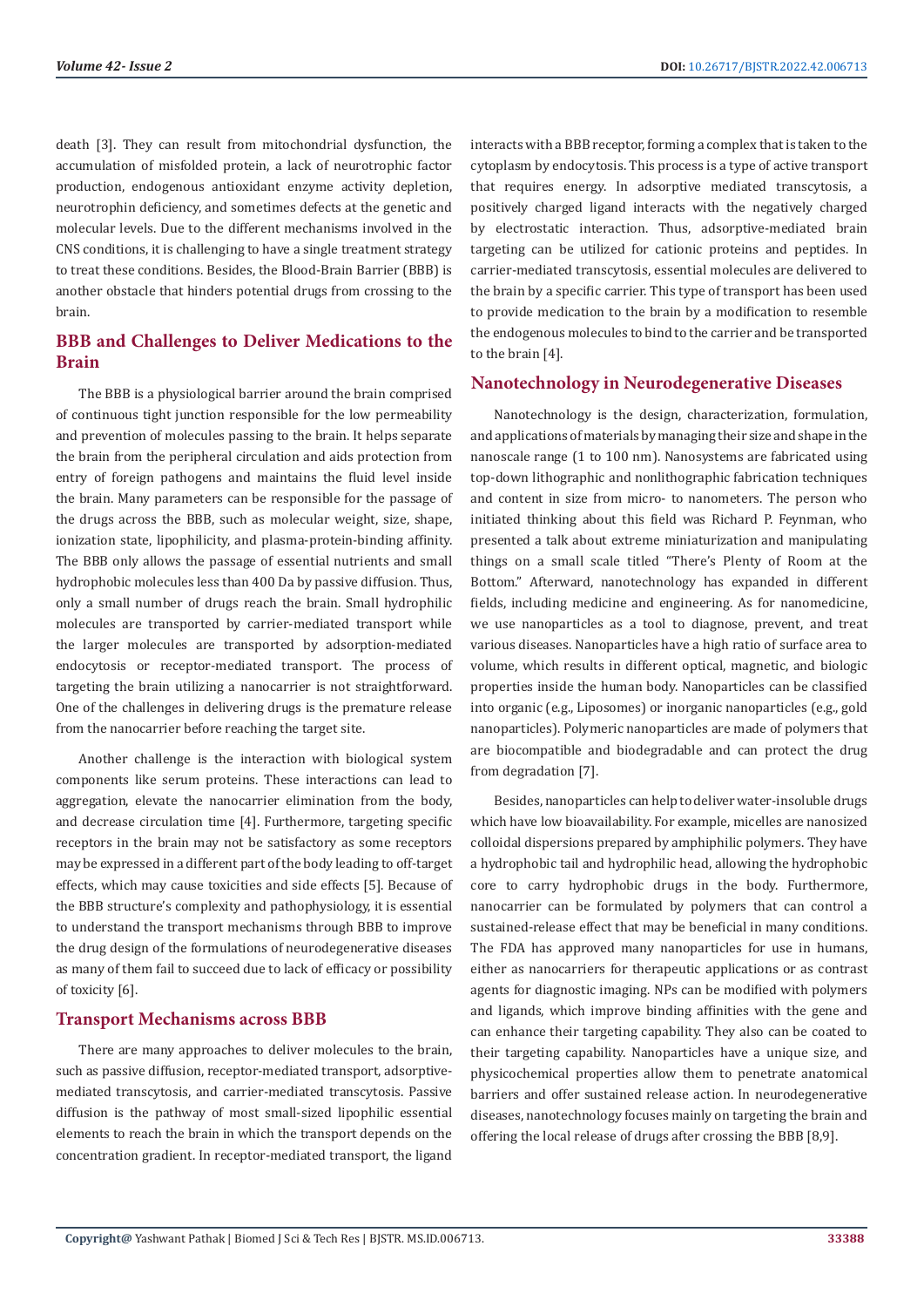# **Organic Nanoparticles**

### **Liposomes**

Liposomes are nanocarriers that compose of a phospholipid bilayer with an aqueous core. They can encapsulate both hydrophilic and hydrophobic therapeutic agents. They can be either Small Unilamellar Vesicles (SUVs), Large Unilamellar Vesicles (LUVs), or Multilamellar Vesicles (MLV) [10]. Liposomes are biocompatible, biodegradable, and have low toxicity. They also can protect the encapsulated drug from degradation resulting in higher bioavailability. They can cross the BBB via active transport by binding to a specific receptor or transcytosis [11]. Another approach to bypass the BBB is the intranasal route which can reach the brain via the olfactory and trigeminal nerves. The intranasal delivery of liposomes has many advantages, including fast delivery to the brain, passing the first-pass metabolism, and avoiding systemic side effects. [12]. Arumugam et al. compared the drug delivery of rivastigmine liposomes via oral and intranasal routes to the brain. The results showed a higher level of the drug in the brain for the intranasal route indicates the higher bioavailability using that route of administration.

The rivastigmine liposomes also possess sustained release action, which can reduce the frequency of the administration [13]. The same results were obtained in a later study using Electrostatic Stealth (ESS) liposomes which exhibited higher bioavailability of the drug in the brain compared to the drug solution. The liposomes also did not affect the nasal mucosa and showed a sustained release action and can be a promising intervention for AD [14]. The same intranasal approach was tested for other medications for AD, such as donepezil, due to its lower bioavailability. Al Asmari et al. developed donepezil-loaded liposomes, which had a sustained release effect compared to the drug solution and possessed good stability over three months. The intranasal administration of the liposomes did not cause any histological changes in different organs, including the olfactory nerve. It also had sufficient drug delivery to the brain, suggesting its usefulness in AD conditions [15]. Another approach to improve the therapeutic activity of therapeutic agents is to conjugate liposomes with specific ligands to enhance brain targeting. Mourtas et al. conjugated curcumin-loaded liposomes with transferrin antibody to target amyloid deposits and BBB. The decorated nanoliposomes showed better translocation across BBB and high affinity to the amyloid deposits, which shows that this formulation can be used for AD [16].

# **Polymeric Nanoparticles**

Polymeric nanoparticles are a type of nanoparticles that is composed of biodegradable polymers like poly(lactide) (PLA), poly(lactide-co-glycolide) (PLGA) copolymers, poly (ɛ-caprolactone) (PCL), or other natural polymers such as

alginate, chitosan, gelatin, and albumin. Polymeric nanoparticles are classified to either nanosphere in which is dispersed in the polymeric matric, or nanocapsule, in which the drug is loaded into an oily core and surrounded by a polymeric membrane. Like liposomes, they can be functionalized with various ligands to enhance their targeting or protect them from the opsonization of the immune system. Like other nanoparticles, polymeric nanoparticles have many advantages, including controlled release effect, improved bioavailability, and therapeutic efficacy. They can be prepared by different methods, including solvent evaporation method, emulsification, or nanoprecipitation. Ahlschwede et al. developed PLGA modified curcumin nanoparticles for AD disease. The nanoparticles were prepared using a modified emulsion technique and then conjugated with [Gd]DTPA-chitosan.

The nanoparticles were also conjugated with anti-amyloid antibody (IgG4.1) and K16ApoE. PLGA nanoparticles successfully entrapped the curcumin, which has an anti-amyloidogenic effect and showed an entrapment efficiency of 72%. The IgG4.1 bonded to chitosan as it has amine groups, and the nanoparticles showed high binding affinity to amyloid proteins. The conjugation with K16ApoE allowed higher translocation across hCMEC/D3 endothelial cell monolayers showing that the addition of K16ApoE enhanced the uptake of the nanoparticles. The nanoparticles also offered a specific MRI contrast for amyloid plaques detection [17]. In another study, curcumin was loaded in Se-PLGA nanospheres and were tested in 5XFAD mice and were able to lower the amyloid-β load by Specific binding to Aβ plaques proposing that they can be effective nanoformulation for AD [18]. PLGA-PEG nanoparticles were also used to encapsulate curcumin and were conjugated with B6 peptide, which enhanced the permeability across BBB and enhanced the bioavailability of curcumin.

The nanoparticles were tested in APP/PS1 transgenic mice, and the results showed enhancement in the learning and memory capability. The study suggests the possibility of using these nanoparticles for AD [19]. PLGA nanoparticles were also used to load other possible therapeutic agents like EGCG, which has low bioavailability. Cano et al. developed PEGylated PLGA nanoparticles loaded with EGCG and ascorbic acid. The oral administration of these nanoparticles showed a neuroinflammation reduction and an increase in drug levels in the synapses, which improved memory and learning. Therefore, the developed nanoparticles can be a potential therapy for AD [20]. PLGA nanoparticles were also loaded with quercetin and complexed with Zn. The nanoparticles decreased Aβ fibrillogenesis and reduced related toxicity. Furthermore, the nanoparticles were associated with enhanced memory and learning capabilities, suggesting that they are candidates for AD conditions [21].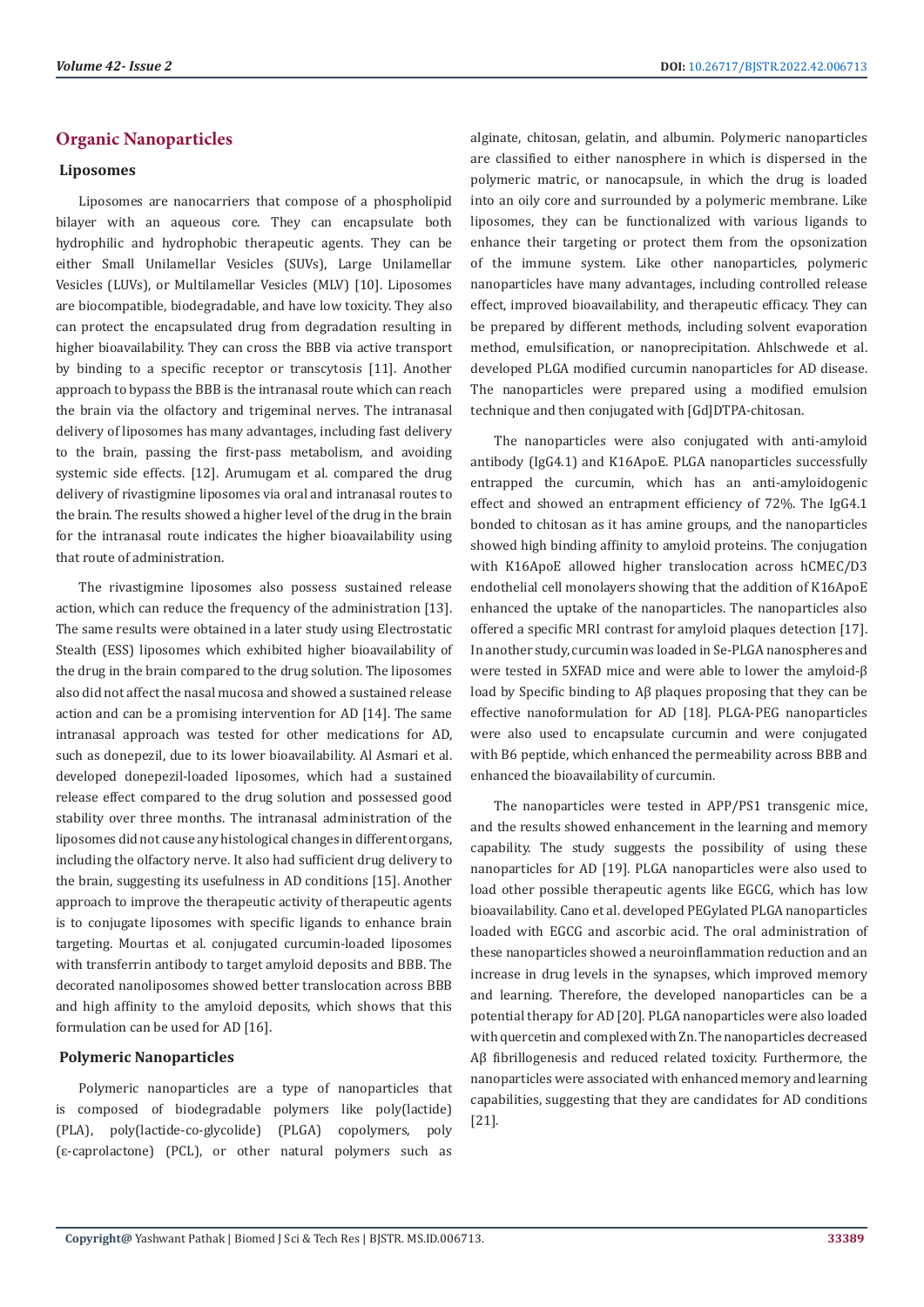Polymeric nanoparticles were also used in PD studies to offer more specific and long-term treatment. Sridhar et al. synthesized chitosan nanoparticles loaded with selegiline in order to increase their bioavailability. The developed nanoparticles showed a 20 fold increased concentration in the brain following intranasal administration. The nanoparticles were also beneficial for increasing dopamine and glutathione concentrations in the brain, which indicates that these nanoparticles can be a promising treatment for PD [22]. PEI nanoparticles were also used for PD by complexing with siRNA. The formulation was delivered via intracerebroventricular infusion into Thy1-aSyn mice, which resulted in a decline in the neuroinflammation in the brain parenchyma and ependymocytes and a reduction of SNCA protein and SNCA mRNA expression by 50 and 65%, respectively. α-synuclein (SNCA) is a presynaptic protein that causes the accumulation of toxic oligomers in the brain leading to PD. The results of this study propose that gene therapy can be a potential therapy [23]. PLGA loaded L-dopa was also tested via intranasal administration to 6-OHDA–Wistar rats. The formulation has a long half-life and shows better bioavailability. Besides, the coordination and motor function in the nanoparticles treatment group was better than the control group showing that this nanoformulation can be a promising candidate for PD [24].

### **Solid Lipid Nanoparticles**

Solid Lipid Nanoparticles (SLNs) have emerged as novel nanocarriers that can deliver the drugs across the BBB to the brain. They can be used through different routes of administration, such as oral, inhalational, and parenteral, to reach the brain and target neurodegenerative diseases. They consist of lipid or modified lipid (triglycerides, fatty acids, or waxes) with a 10–1000 nm diameter. Their solid hydrophobic lipid core allows dispersion of both hydrophilic and lipophilic drugs [25,26]. SLNs have various types depending on the distribution of drugs within them. They are either drug-enriched shell model, drug-enriched core model, or homogeneous matrix model. In the drug-enriched shell model, the drug is distributed around the shell, which offers burst release of the drug in the outer layer; however, the use of a low concentration of surfactants can help control the release of the drug. In the drugenriched core model, the drug is concentrated in the central core surrounded by outer lipid layer offering sustained release action.

 In the homogeneous matrix model, the drug is distributed within the lipid matrix by strong molecular interactions. This type is usually used to disperse lipophilic medications without the use of surfactants [6]. SLNs provide controlled drug delivery, high efficacy, and superior targeting [27]. SLNs were developed to overcome the problems associated with polymeric Nanoparticles, such as avoiding the usage of organic solvents, therefore, reduce systemic toxicity [28]. Thus, they are among the safest and

cheapest nanocarriers for drugs that enable a safe and nontoxic way to cross BBB. Their efficacy depends on their size, structure, physicochemical properties, and the method they were produced by. In recent years many researchers have been published for SLNs targeting neurodegenerative diseases. Misra et al. developed SLNs loaded with galantamine hydrobromide, an acetylcholinesterase inhibitor used in Alzheimer's disease. This medication has poor bioavailability in the brain and can cause cholinergic side effects. The SLNs, made of biodegradable and biocompatible components, overcame these limitations by improving bioavailability and enhancing drug delivery to the brain [29].

Dhawan et al. loaded the SLNs with quercetin, a flavonoid with antioxidant activity and a drug candidate for Alzheimer's disease. Quercetin-loaded SLNs were successfully formulated using the microemulsification technique and exhibited superior memory retention in the *in-vivo* experiment suggesting that they can be a potential intervention for AD [30]. In another study, Ferulic Acid (FA), which has antioxidant activity, was loaded into SLNs, which decreases ROS generation and cytochrome c release. This formulation is a promising intervention for AD as it can lower free radical generation and inhibit oxidative stress damage [31]. Kakkar et al. incorporated curcumin in SLNs to enhance its oral bioavailability and, therefore, its therapeutic effect. The SLNs could reverse brain alterations induced by  $AICI_3$  exposure making it a potential treatment for AD [32]. Several formulations were also developed for Parkinson's disease to enhance the drug's bioavailability. Currently, there are many FDA-approved medications for this condition, such as levodopa, ropinirole, bromocriptine, and apomorphine; however, they have limited therapeutic efficacy to the brain.

Tsai et al. investigated the effect on bioavailability when apomorphine is loaded to SLNs. Results demonstrated that the bioavailability increased by 12-fold with the enhancement of the therapeutic effect. Besides, the formulation was tested in a Parkinson's disease model, suggesting that SLNs is a promising approach to delivering apomorphine orally [33]. Esposito et al. developed SLNs loaded with bromocriptine which offered prolonged release over 48 hours, stabilizing plasma drug level [34]. Other non-oral routes were also suggested as a route of administration to deliver SLNs to the brain, mainly the intranasal route. Pardeshi et al. investigated ropinirole SLNs to evaluate their therapeutic efficacy. The formulation did not affect the nasal mucosa and offered a sustained action that lowered the administration frequency and was comparable to the product available in the market [35].

# **Dendrimers**

Dendrimers are nanosized drug carriers symmetrical, highly branched polymeric molecules consisting of a central core and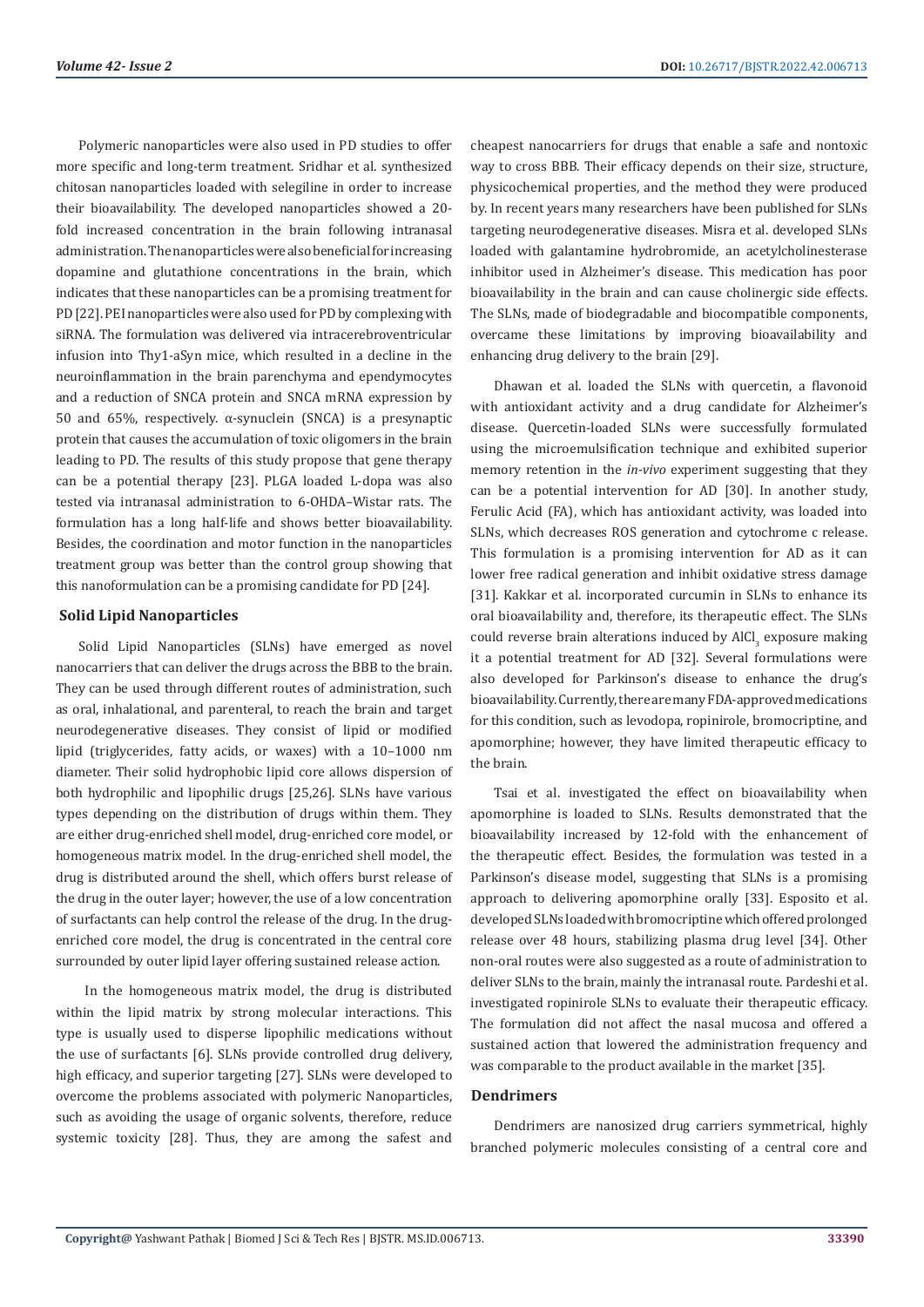repeated units attached to the center and known as generations. Dendrimers are prepared using linear polymers forming an organized structure of repeated units that encapsulate functional molecules. They are synthesized by two methods either a divergent approach in which dendrimers are assembled from the initiator core and extended outward by a series of reactions, or by a Convergent approach in which dendrimers are constructed from the periphery to the core, resulting in a third-generation dendrimer. Drugs are loaded by either covalent conjugation or electrostatic adsorption [36]. Dendrimers can have positive, negative, and neutral surface charges. The positive charge is the most toxic as it may cause low biocompatibility and cell lysis; thus, sometimes dendrimers are coated with PEG to decrease their toxicity. PAMAM dendrimers are the most well-known dendrimers synthesized and made commercially available.

Their core consists of ethylenediamine, and the branches are amide groups. PAMAM dendrimers with positively charged groups may cause cytotoxicity; however, G5 and lower generation PAMAM dendrimers are considered nontoxic [37]. Dendrimers can be used to treat neurodegenerative diseases, either bypassing the BBB or traversing the BBB. Dendrimers can also be conjugated with ligands to improve biocompatibility and to target the BBB. Lgartua et al. encapsulated carbamazepine in PAMAM dendrimers within their ethylenediamine core which offered sustained release action and was safe for administration. The formulation was stable for 90 days and reduced the toxicity of the free drug [38]. The same team also investigated the co-administration of tacrine and PAMAM dendrimer generation 4.0 and 4.5. Tacrine causes hepatotoxicity upon its oral administration; nonetheless, dual therapy did not show any toxicity effects on human red blood cells and reduced the cytotoxicity of tacrine on the Neuro-2a cell line.

This reduction was not associated with a decrease in the activity as this novel therapy had an excellent anti-acetylcholinesterase activity thus can be a potential treatment for Alzheimer's disease [39]. In another study, low-generation dendrimers conjugated with lactoferrin were employed to deliver memantine to the brain. The nanoformulation was successfully taken in the brain model and showed a sustained release action. The treatment in the AD mice model revealed enhancement of the response, higher acetylcholinesterase (AChE) activity, and better memory which suggests that this formulation has a positive impact on AD [40]. Dendrimers were also synthesized to target Parkinson's disease. Huang et al. prepared a poly-L-lysine (DGL)- dendrimers-based gene delivery system conjugated with angiopep, targeting brain receptors. This formulation was tested on the rotenone-induced chronic model of Parkinson's disease and showed improved recovery, indicating its potential benefit as non-invasive gene therapy for PD [41]. In another study, Sheikh et al. employed

polylysine-modified polyethylenimine (PEI-PLL) to deliver VEGF expressing plasmid. The synthesized formulation was tested on cell culture and animal PD models and exhibited a positive effect on the dopaminergic system. The results demonstrated the advantageous impacts of PEI-PLL mediated VEGF gene delivery for PD [42].

#### **Nanoemulsion**

Nanoemulsions (NEs) are colloidal dispersion consisting of the water phase and oil phase stabilized by surfactants at specific ratios. NEs have many properties, such as good biocompatibility and stability, and they can be administered by various routes. They also can incorporate both hydrophilic and hydrophobic drugs due to their nature. Shah et al. investigated rivastigmine microemulsion administration via the intranasal route to bypass BBB. *In-vitro* and *ex-vivo* data demonstrated high drug diffusion, indicating better permeation via the intranasal route [43]. Azeem et al. formulated a transdermal nanoemulsion loaded with ropinirole to improve its bioavailability. *In vivo* evaluation of the nanoformulation showed its safety and a significant increase in the pharmacokinetic parameters (AUC, Cmax, and Tmax), demonstrating a higher release. Besides, relative bioavailability compared to oral tablets revealed a two-fold increase reflecting enhancement in its antiparkinson activity [44]. Nanoemulsion was also tested for delivering anti-TNFα siRNA to overcome neuroinflammation of neurodegenerative conditions.

The intranasal administration of the nanoformulation had higher uptake in both *in vitro* and *in vivo* compared to siRNA alone. In addition, the nanoemulsion reduced the levels of  $TNF\alpha$ in the LPS-induced inflammation model [45]. Another study investigated the nanoemulsion of rosmarinic acid coated with chitosan as a potential neuroprotective therapy. Results reveal that the formulation prevented cellular death and alleviated oxidative stress and neuroinflammation *in vitro* and *in vivo* [46].

# **Inorganic Nanoparticles**

#### **Gold Nanoparticles**

Gold nanoparticles (AuNPs) are one of the widely studied metal nanoparticles due to their wide range of applications. Gold in its nano range diameters has unique properties and can be synthesized by various simple techniques. They have been employed in drug delivery, thermal ablation, radiotherapy, and diagnostic assay [47]. As the main challenge in neurodegenerative disease is crossing BBB to deliver therapeutic agents, some studies evaluated the gold nanoparticles in BBB models. Ruff et al. assessed the potential of AuNPs conjugated with β amyloid in crossing BBB *in vitro* model. Results demonstrate that small AuNPs improve the BBB integrity while large nanoparticles or negatively charged nanoparticles hampered BBB crossing [48]. These results agree with another study that tested different insulin coated AuNPs sized (20, 50, and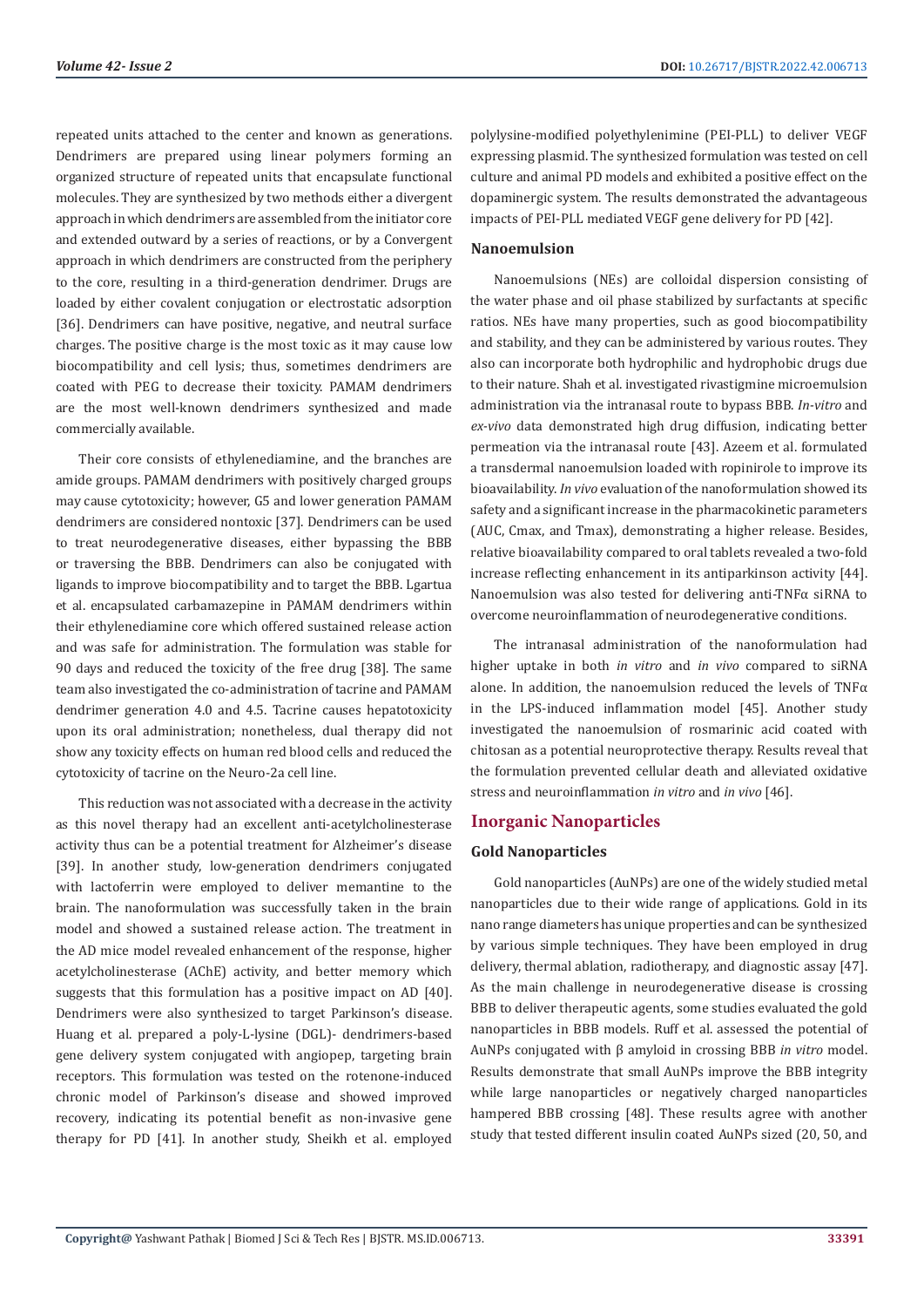70 nm) in an *in vivo* model. The highest migration and accumulation in the brain was for the 20 nm AuNPs, which disclose the importance of the nanoparticle size in designing AuNPs for neurodegenerative diseases [49].

Many researchers investigated AuNPs as drug cargo to the brain. Glutathione encapsulated gold nanoparticles were developed to prevent the aggregation of Aβ amyloid in AD. These nanoparticles successfully crossed the BBB and inhibited the Aβ amyloid with no toxicity. Interestingly, this study suggests a different effect of the L and D chiral nanoparticles and highlights the importance of stereochemistry in developing nanoformulations [50]. In other studies, the antioxidant and the anti-inflammatory effect of gold nanoparticles was evaluated in the okadaic acid-induced AD model in rats. The AuNPs reduced oxidative stress and the neuroinflammation caused by okadaic acid, which indicates that they can be a potential treatment for AD [51]. Gold nanoparticles have also been exploited in gene therapy for PD to improve their targeting. Hu et al. synthesized gold nanoparticles conjugated with plasmid DNA via electrostatic adsorption. The *in vitro* tests showed successful transfection by endocytosis, and the *in vivo* PD model revealed successful transmission across BBB [52]. Furthermore, gold nanoparticles can be a helpful tool for the detection of Aβ amyloid in AD. Zhou et al. developed a quantitative colorimetric sensor that can detect Aβ aggregation based on the color change of AuNPs. The system is easy to use, has low cost, and has high sensitivity [53].

#### **Silver Nanoparticles**

Silver Nanoparticles (AgNPs) are other popular metallic nanoparticles with many biomedical applications due to their distinctive physical and chemical properties. They are helpful and can be used as antibacterial, antifungal, antiviral, anti-inflammatory, and anti-cancer agents [54]. However, many studies have stated that Ag NPs can cause neural death upon their entrance to the brain. Some researchers evaluated the inflammation and the neurological effects of Ag NPs on microglia. Results of the study show that up taken Ag NPs became coated with non-reactive silver sulfide (Ag<sub>2</sub>S), and Ag NPs have an anti-inflammatory effect by reducing reactive oxygen species (ROS), nitric oxide, and TNFα. The formation of  $Ag_2S$  was found to render the Ag ion toxicity [55]. On the other hand, several studies suggest that Ag NPs have a neurotoxic effect when targeting CNS. Khan et al. investigated brain endothelial cells and astrocytes after Ag NPs exposure and found an upregulation of many proteins that cause neurodegeneration and multiple inflammatory pathways. In addition, there was a downregulation of protein which maintains hemostasis [56]. These results come in agreement with another study that examined the Ag NPs effect on neural cells. After administration, there was an increase in IL-1β and C-X-C motif chemokine 13, which indicated inflammation. The was

also an upregulation in amyloid-β (Aβ) plaques, the pathological characteristic of AD [57].

### **Silica Nanoparticles**

some research asserts that silica nanoparticles cause neurotoxicity, detrimental effects on neural cells, and lead to neurodegeneration. Upon intranasal instillation of  $\text{SiO}_2\text{-NPs}$  to mice model, it was found that there was cognitive damage along with an increase of the anxiety level. Furthermore, nanoparticle exposure caused neurodegenerative symptoms, including neuroinflammation, higher tau phosphorylation, and exocytosis deterioration [58]. However, a subclass of silica nanoparticles called Mesoporous Silica Nanoparticles (MSNs) got attention due to its advantages, including large surface area, high drug loading, and functionalization capability [59].

It was found that PEG–PEI functionalized MSNs can cross BBB *in vitro* model, and they did not have a toxic effect [60]. PEGylated quercetin-loaded silica nanoparticles were developed and tested in a copper-induced oxidative stress model. The nanoparticles showed higher antioxidant activity in neuronal culture. This neuroprotective activity suggests its usefulness in neurodegenerative diseases [61]. Silica nanoparticles were also conjugated with different ligands to enhance the uptake by BBB. Song et al. prepared PEGsilica nanoparticles conjugated with lactoferrin (Lf), a cationic iron-binding glycoprotein. This functionalization allowed higher transport of nanoparticles across the BBB in the *in vitro* model, suggesting that this type of conjugation may be beneficial for nanocarriers for brain conditions [62]. In another study, Karimzadeh et al. synthesized MSNs loaded with rivastigmine hydrogen tartrate and functionalized with succinic anhydride and 3-aminopropyltriethoxysilane. The formulation was able to protect the drug increasing its stability and bioavailability; nonetheless, further optimization is needed to reduce the reduction of viability associated with these nanoparticles [63].

#### **Cerium Oxide Nanoparticles**

Cerium oxide nanoparticles (CeONPs), also known as nanoceria, have an antioxidant and radical-scavenging activity which can be helpful for the treatment of neurodegenerative diseases. Small cerium oxide nanoparticles which have a size lower than 5 nm can cross BBB [64]. Nanoceria can be taken and accumulated in neural cells reducing the level of reactive nitrogen species. They can also mitigate Aβ-induced mitochondrial fragmentation and neuronal cell death, indicating their beneficial effect in AD [65]. It was also reported that nanoceria has a neuroprotective effect human Alzheimer's disease model, which is helpful for AD [66]. Cimini and his colleagues developed PEG-coated CeONPs conjugated with an antibody targeting Aβ aggregates, and results show that nanoparticles improved neuronal survival via the BDNF signaling pathway [67].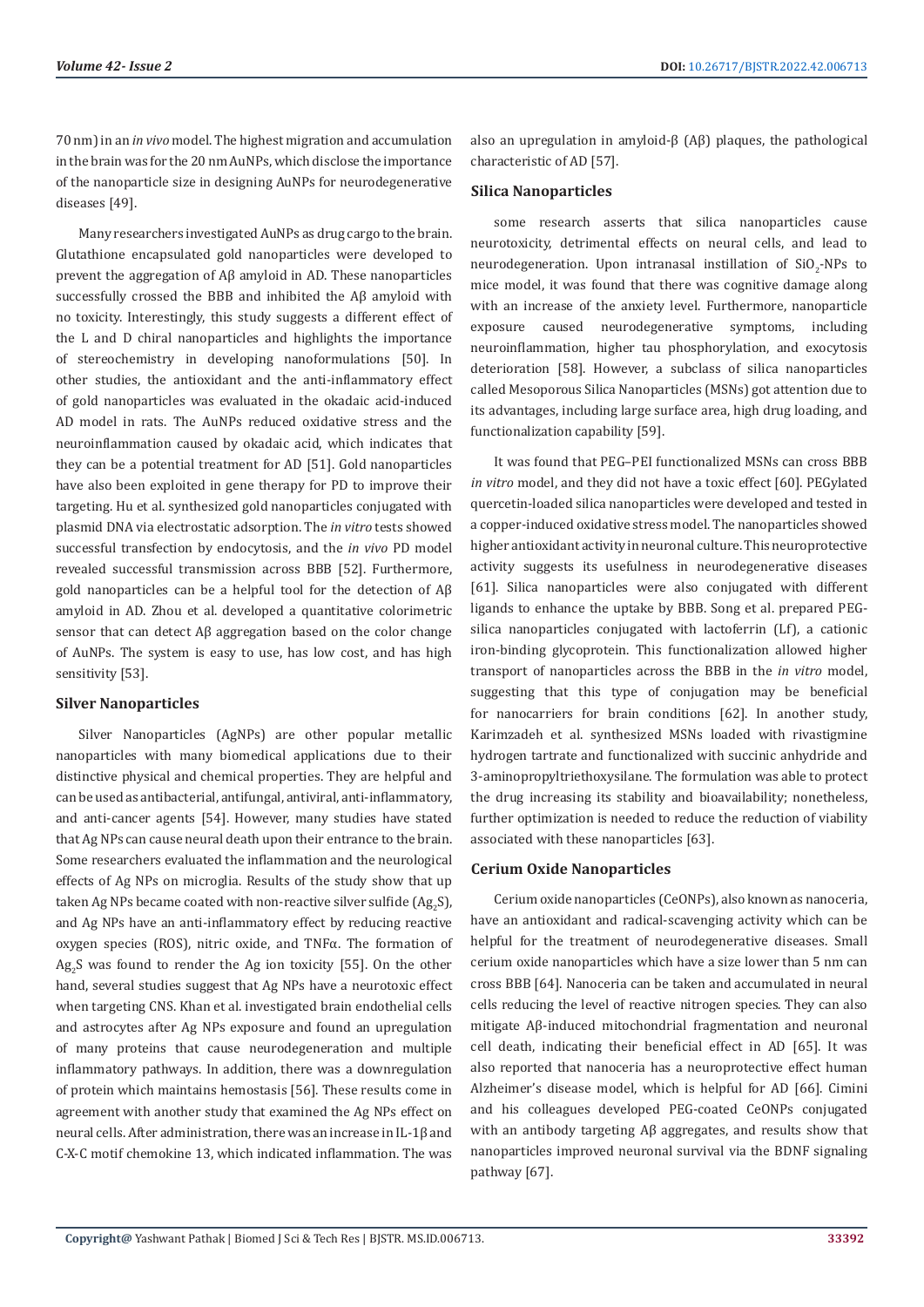# **Potential Neurodegenerative Nanomedicine in Clinical Trials**

Only a few studies are testing nanoparticles for neurodegenerative diseases were found on clinical trials.gov. One is titled "31-MRS Imaging to Assess the Effects of CNM-Au8 on Impaired Neuronal Redox State in Parkinson's Disease" which is testing the effects, safety, pharmacokinetics, and pharmacodynamics of gold nanocrystals in patients who have been diagnosed with PD. A second study titled "Study of APH-1105 in Patients with Mild to Moderate Alzheimer's Disease" is evaluating the safety, tolerability, and efficacy of intranasal delivery of APH-1105 for the treatment of AD [68].

# **Challenges**

Despite its many advantages, many challenges face the application of nanotechnology. Sometimes nanoparticles can cause side effects or even toxicity due to their interaction with the biological system. This interaction can depend on size, surface charge, or concentration Metal nanoparticles tend to be more toxic than organic nanoparticles. For instance, it was reported that iron Nanoparticles could cause significant cytotoxicity in the PC12 cells neuronal model, and they produced neurodegeneration and oxidative stress in mice models [69,70]. Also, zinc oxide nanoparticles induce apoptosis in neural stem cells, and manganese and Cu nanoparticles may produce reactive oxygen species (ROS) [71,72]. Another challenge is the lack of an animal model that resembles the features of neurodegenerative diseases. These models do not precisely replicate all the disease features and thus fail the translation from the preclinical to the clinical trials. The development of a perfect animal model mimicking the pathogenesis of the disease, taking into consideration all crucial characteristics, is a key for testing the new nanoformulations.

In addition, there are many hurdles to translating nanomedicine to clinics due to the lack of translational advisory organizations. Usually, the are three main areas in which the project may fail either the choice of the research area, selection of therapeutic agent, or the peer-review process. This is why translation expertise is an essential key to academic research. These hurdles need translational evaluation criteria to overcome, such as safety, technical, competitive, regulatory, reimbursement, and commercial evaluation. The safety evaluation should be concerned about the safety of the nanoparticles and if they will interact or leave any residues or cause harm for patients. Thus, nanoformulations that have not been used before in humans must have a significant advantage to be considered and translated to the market. Besides, long-term safety and biocompatibility are critical for successful nanomedicine in the market. Another technical challenge is that the nanoformulation produced in the lab will be hard to scale up

for manufacturing, and large-scale production can be expensive. batch-to-batch variation can also hamper the production process. Another challenge is the competitive market. The improvement in potency or fewer side effects is not sufficient. The new drug should leave better therapeutic outcomes. The manufacturers should know where the competition is likely to be when their drugs enter the market. If the manufacturer is the first or second in the market, it will not be hard to secure a share in the market. But after that, there must be a clinical advantage to compete in the market [73,74].

# **Conclusion and Future Prospective**

Despite the extensive research that was done for discovering an effective treatment for neurodegenerative diseases, the medication available today in the market only manages the symptoms, and there is no cure till now. Thus, exploring other possible innovative approaches for potential treatment is necessary to improve patients' quality of life. The nanotechnology and nanomedicine field has enabled the synthesis of various nanoformulations with superior properties, which can be beneficial to neurodegenerative diseases. Around 100 novel nanoformulations were approved by the FDA including liposomes and lipid nanoparticles, PEGylated polymeric and inorganic nanoparticles are available in the market for treating different conditions. Nanoformulations have many advantages, such as protecting the drug from degradation, increasing solubility and bioavailability, improving active agents' therapeutic effectiveness, and decreasing toxicity. Both organic and inorganic nanoparticles were investigated for neurodegenerative disease conditions.

Organic nanoparticles offer a high degree of safety as it consists of biocompatible and biodegradable polymers. They also have the advantage of the ease of preparation and can be manipulated to improve the release of the drug from its cargo. On the other hand, inorganic nanoparticles have unique physical properties and high surface area, nonetheless, have a lower safety profile as they increase the risk of oxidative stress and neuroinflammation. Additional coating with some polymers such as PEG can improve their safety. Nanoparticles can also be conjugated with nucleic acid and other ligands to enhance the targeting to the brain and enhance the translocation across the BBB. Many studies have reported that drug-loaded nanoparticles had higher concentrations in the brain, therefore, higher therapeutic efficacy against neurodegenerative. Others stated that nanoparticles had potent neuroprotective effects in the case of AD and PD. The application of this advanced technology will likely continue to improve, offering new therapeutics which provide superior clinical outcomes and enhanced patient-focused formulations. However, there are still some challenges that must be taken into consideration.

Validation of the *in vitro* and *in vivo* protocols is essential to translate these nanoformulations from the lab to clinical trials. The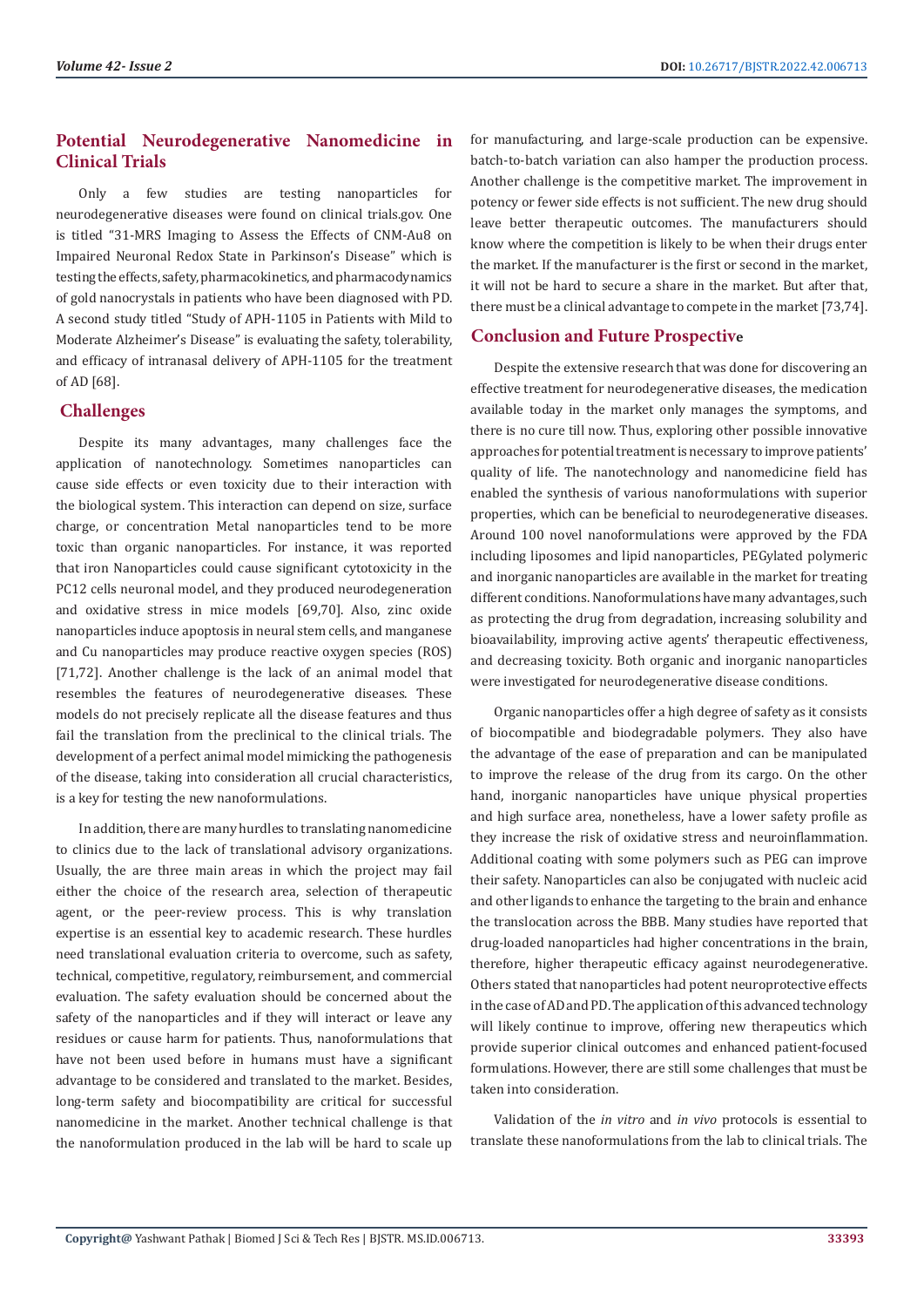generation of ideal models mimicking the pathophysiology of the diseases is a crucial factor for the translation of nanoformulations. It is also necessary to set specific guidelines for the quality, safety, and efficacy evaluation of these products and perform appropriate clinical trials to ensure the lowest side effects to facilitate marketing these nanoformulations successfully. These models should emphasize on the long-term effect of nanocarriers on different organs in the human body as well as the environment. Besides, cost-effectiveness in developing nanoformulations must be taken into consideration for commercial success in the market.

# **References**

- 1. [\(2021\) 2021 Alzheimer's disease facts and figures. Alzheimers Dement](https://www.alz.org/media/documents/alzheimers-facts-and-figures.pdf)  [17\(3\): 327-406.](https://www.alz.org/media/documents/alzheimers-facts-and-figures.pdf)
- 2. [Marras C, Jc Beck, JH Bower, E Robert, B Ritz, et al. \(2018\) Prevalence](https://www.nature.com/articles/s41531-018-0058-0)  [of Parkinson's disease across North America. NPJ Parkinson's disease 4:](https://www.nature.com/articles/s41531-018-0058-0)  [21-21.](https://www.nature.com/articles/s41531-018-0058-0)
- 3. [Glorioso C, E Sibille \(2011\) Between destiny and disease: genetics and](https://www.meta.org/papers/between-destiny-and-disease-genetics-and/21130140)  [molecular pathways of human central nervous system aging. Progress in](https://www.meta.org/papers/between-destiny-and-disease-genetics-and/21130140)  [neurobiology 93\(2\): 165-181.](https://www.meta.org/papers/between-destiny-and-disease-genetics-and/21130140)
- 4. [Ghosh S, Rohan Lalani, Vivek Parel, Subhas Bhowmick, Ambikanandan](https://pubmed.ncbi.nlm.nih.gov/31581844/)  [Mirsa \(2019\) Surface engineered liposomal delivery of therapeutics](https://pubmed.ncbi.nlm.nih.gov/31581844/)  [across the blood brain barrier: recent advances, challenges and](https://pubmed.ncbi.nlm.nih.gov/31581844/)  [opportunities. Expert Opin Drug Deliv 16\(12\): 1287-1311.](https://pubmed.ncbi.nlm.nih.gov/31581844/)
- 5. [Johnsen KB, Annete Burkhart, Fredick Melander, Paul Joseph Kemphen](https://www.nature.com/articles/s41598-017-11220-1)  [\(2017\) Targeting transferrin receptors at the blood-brain barrier](https://www.nature.com/articles/s41598-017-11220-1)  [improves the uptake of immunoliposomes and subsequent cargo](https://www.nature.com/articles/s41598-017-11220-1)  [transport into the brain parenchyma. Sci Rep 7\(1\): 10396.](https://www.nature.com/articles/s41598-017-11220-1)
- 6. Satapathy MK, Ting Lin Yen, Jing Shing Jan, Ruein Dun Tang, Jia Yi wang (2021) Solid Lipid Nanoparticles (SLNs): An Advanced Drug Delivery System Targeting Brain through BBB. Pharmaceutics 13(8): 1183.
- 7. [Bhatia S \(2016\) Nanoparticles Types, Classification, Characterization,](https://link.springer.com/chapter/10.1007/978-3-319-41129-3_2)  [Fabrication Methods and Drug Delivery Applications, in Natural Polymer](https://link.springer.com/chapter/10.1007/978-3-319-41129-3_2)  [Drug Delivery Systems: Nanoparticles, Plants, and Algae. Springer](https://link.springer.com/chapter/10.1007/978-3-319-41129-3_2)  [International Publishing Cham, p. 33-93.](https://link.springer.com/chapter/10.1007/978-3-319-41129-3_2)
- 8. [Klafki HW, Mattias Staufenbiel, Johnnes Kornhuber, Jen Wilt \(2006\)](https://academic.oup.com/brain/article/129/11/2840/295068)  [Therapeutic approaches to Alzheimer's disease. Brain 129\(11\): 2840-](https://academic.oup.com/brain/article/129/11/2840/295068) [2855.](https://academic.oup.com/brain/article/129/11/2840/295068)
- 9. [Yetisgin AA, Sibel Cetinel, Merve Zuvin, Ali Kosar, Ozlem Kutlu \(2020\)](https://pubmed.ncbi.nlm.nih.gov/32397080/)  [Therapeutic nanoparticles and their targeted delivery applications.](https://pubmed.ncbi.nlm.nih.gov/32397080/)  [Molecules 25\(9\): 2193.](https://pubmed.ncbi.nlm.nih.gov/32397080/)
- 10. [Johnsson M, K Edwards \(2003\) Liposomes, disks, and spherical micelles:](https://pubmed.ncbi.nlm.nih.gov/14645073/)  [aggregate structure in mixtures of gel phase phosphatidylcholines and](https://pubmed.ncbi.nlm.nih.gov/14645073/)  [poly \(ethylene glycol\)-phospholipids. Biophysical Journal 85\(6\): 3839-](https://pubmed.ncbi.nlm.nih.gov/14645073/) [3847.](https://pubmed.ncbi.nlm.nih.gov/14645073/)
- 11. [Spuch C, C Navarro \(2011\) Liposomes for targeted delivery of active](https://www.hindawi.com/journals/jdd/2011/469679/)  [agents against neurodegenerative diseases \(Alzheimer's disease and](https://www.hindawi.com/journals/jdd/2011/469679/)  [Parkinson's disease\). Journal of drug delivery.](https://www.hindawi.com/journals/jdd/2011/469679/)
- 12. [Ahmad E, Yuhai Feng, Jianping Qi, Wufa Fan, Yuhan Ma, et al. \(2017\)](https://pubmed.ncbi.nlm.nih.gov/28009915/)  [Evidence of nose-to-brain delivery of nanoemulsions: cargoes but not](https://pubmed.ncbi.nlm.nih.gov/28009915/)  [vehicles. Nanoscale 9\(3\): 1174-1183.](https://pubmed.ncbi.nlm.nih.gov/28009915/)
- 13. [Arumugam K, Ganesa Sundarajan Subramanian, Surulivel Rajan](https://pubmed.ncbi.nlm.nih.gov/19103565/)  [Mallayasamy, Ranjith Kumar Averineni, Meka Sreenivas Reddy, et al.](https://pubmed.ncbi.nlm.nih.gov/19103565/)  [\(2008\) A study of rivastigmine liposomes for delivery into the brain](https://pubmed.ncbi.nlm.nih.gov/19103565/)  [through intranasal route. Acta pharmaceutica 58\(3\): 287.](https://pubmed.ncbi.nlm.nih.gov/19103565/)
- 14. [Nageeb El-Helaly, Ahmed Abd Elbary, Mohanmed A Kaseem, Mohamed](https://pubmed.ncbi.nlm.nih.gov/28415883/) [El Nabarawi, et al. \(2017\) Electrosteric stealth Rivastigmine loaded](https://pubmed.ncbi.nlm.nih.gov/28415883/) [liposomes for brain targeting: preparation, characterization,](https://pubmed.ncbi.nlm.nih.gov/28415883/) *ex vivo*, biodistribution and *in vivo* [pharmacokinetic studies. Drug delivery 24\(1\):](https://pubmed.ncbi.nlm.nih.gov/28415883/) [692-700.](https://pubmed.ncbi.nlm.nih.gov/28415883/)
- 15. [Al Asmari AK, Zabin Ullah, Mohammed Tariq, Amal Fatani \(2016\)](https://pubmed.ncbi.nlm.nih.gov/26834457/) [Preparation, characterization, and](https://pubmed.ncbi.nlm.nih.gov/26834457/) *in vivo* evaluation of intranasally [administered liposomal formulation of donepezil. Drug Des Devel Ther](https://pubmed.ncbi.nlm.nih.gov/26834457/) [10: 205-215.](https://pubmed.ncbi.nlm.nih.gov/26834457/)
- 16. [Mourtas S, Adina N Lazar, Elein Markoutsa, Charles Duyckaerts, Sophia G](https://pubmed.ncbi.nlm.nih.gov/24780594/) [Antimisiaris \(2014\) Multifunctional nanoliposomes with curcumin–lipid](https://pubmed.ncbi.nlm.nih.gov/24780594/) [derivative and brain targeting functionality with potential applications](https://pubmed.ncbi.nlm.nih.gov/24780594/) [for Alzheimer disease. European journal of medicinal chemistry 80:](https://pubmed.ncbi.nlm.nih.gov/24780594/) [175-183.](https://pubmed.ncbi.nlm.nih.gov/24780594/)
- 17. [Ahlschwede KM, Geoffry L Curran, Jeans T Rosenberg, Samuel C](https://pubmed.ncbi.nlm.nih.gov/30300748/) [Grant, Gobinda Sakar, et al. \(2019\) Cationic carrier peptide enhances](https://pubmed.ncbi.nlm.nih.gov/30300748/) [cerebrovascular targeting of nanoparticles in Alzheimer's disease brain.](https://pubmed.ncbi.nlm.nih.gov/30300748/) [Nanomedicine: Nanotechnology, Biology and Medicine 16: 258-266.](https://pubmed.ncbi.nlm.nih.gov/30300748/)
- 18. [Huo X A novel synthesis of selenium nanoparticles encapsulated PLGA](https://www.researchgate.net/publication/328974260_A_novel_synthesis_of_selenium_nanoparticles_encapsulated_PLGA_nanospheres_with_curcumin_molecules_for_the_inhibition_of_amyloid_b_aggregation_in_Alzheimer) [nanospheres with curcumin molecules for the inhibition of amyloid β](https://www.researchgate.net/publication/328974260_A_novel_synthesis_of_selenium_nanoparticles_encapsulated_PLGA_nanospheres_with_curcumin_molecules_for_the_inhibition_of_amyloid_b_aggregation_in_Alzheimer) [aggregation in Alzheimer's disease. Journal of Photochemistry and](https://www.researchgate.net/publication/328974260_A_novel_synthesis_of_selenium_nanoparticles_encapsulated_PLGA_nanospheres_with_curcumin_molecules_for_the_inhibition_of_amyloid_b_aggregation_in_Alzheimer) [Photobiology B: Biology 190: 98-102.](https://www.researchgate.net/publication/328974260_A_novel_synthesis_of_selenium_nanoparticles_encapsulated_PLGA_nanospheres_with_curcumin_molecules_for_the_inhibition_of_amyloid_b_aggregation_in_Alzheimer)
- 19. [Fan S, Yuqiu Zheng, Xuan Liu, Wenli Fang, Xiaoyu Chen, et al. \(2018\)](https://pubmed.ncbi.nlm.nih.gov/30107760/) [Curcumin-loaded PLGA-PEG nanoparticles conjugated with B6 peptide](https://pubmed.ncbi.nlm.nih.gov/30107760/) [for potential use in Alzheimer's disease. Drug delivery 25\(1\): 1091-](https://pubmed.ncbi.nlm.nih.gov/30107760/) [1102.](https://pubmed.ncbi.nlm.nih.gov/30107760/)
- 20. [Cano A, Miren Ettcheto, Jui Hsien Chang, Emma Barrso, Marta Espina,](https://pubmed.ncbi.nlm.nih.gov/30876953/) [et al. \(2019\) Dual-drug loaded nanoparticles of Epigallocatechin-3](https://pubmed.ncbi.nlm.nih.gov/30876953/) [gallate \(EGCG\)/Ascorbic acid enhance therapeutic efficacy of EGCG in a](https://pubmed.ncbi.nlm.nih.gov/30876953/) [APPswe/PS1dE9 Alzheimer's disease mice model. Journal of Controlled](https://pubmed.ncbi.nlm.nih.gov/30876953/) [Release 301: 62-75.](https://pubmed.ncbi.nlm.nih.gov/30876953/)
- 21. [Sun D, Nuan Li, Weiwei Zhang, Zhiwei Zhao, Zhipeng Mou, et al. \(2016\)](https://pubmed.ncbi.nlm.nih.gov/27591943/) [Design of PLGA-functionalized quercetin nanoparticles for potential use](https://pubmed.ncbi.nlm.nih.gov/27591943/) [in Alzheimer's disease. Colloids and Surfaces B: Biointerfaces 148: 116-](https://pubmed.ncbi.nlm.nih.gov/27591943/) [129.](https://pubmed.ncbi.nlm.nih.gov/27591943/)
- 22. [Sridhar V, Ram Gaud, Amrita Bajaj, Sarika Wairkar \(2018\)](https://pubmed.ncbi.nlm.nih.gov/30171904/) [Pharmacokinetics and pharmacodynamics of intranasally administered](https://pubmed.ncbi.nlm.nih.gov/30171904/) [selegiline nanoparticles with improved brain delivery in Parkinson's](https://pubmed.ncbi.nlm.nih.gov/30171904/) [disease. Nanomedicine: Nanotechnology, Biology and Medicine 14\(8\):](https://pubmed.ncbi.nlm.nih.gov/30171904/) [2609-2618.](https://pubmed.ncbi.nlm.nih.gov/30171904/)
- 23. [Helmschrodt C, Sabrina Hobel, Sandra Schoniger, Anne Bauer, Jana](https://www.ncbi.nlm.nih.gov/labs/pmc/articles/PMC5602522/) [Bonicelli, et al. \(2017\) Polyethylenimine Nanoparticle-Mediated siRNA](https://www.ncbi.nlm.nih.gov/labs/pmc/articles/PMC5602522/) [Delivery to Reduce α-Synuclein Expression in a Model of Parkinson's](https://www.ncbi.nlm.nih.gov/labs/pmc/articles/PMC5602522/) [Disease. Molecular Therapy - Nucleic Acids 9: 57-68.](https://www.ncbi.nlm.nih.gov/labs/pmc/articles/PMC5602522/)
- 24. Gambaryan PY (2014) Increasing the Efficiency of Parkinson's Disease Treatment Using a poly (lactic-co-glycolic acid) (PLGA) Based L-DOPA Delivery System. Experimental neurobiology 23(3): 246-252.
- 25. [Kaur IP, Rohit Bhandari, Swathi Bhandari, Vandita Kakkar \(2008\)](https://pubmed.ncbi.nlm.nih.gov/18313785/) [Potential of solid lipid nanoparticles in brain targeting. J Control Release](https://pubmed.ncbi.nlm.nih.gov/18313785/) [127\(2\): 97-109.](https://pubmed.ncbi.nlm.nih.gov/18313785/)
- 26. [Reddy JS, V Venkateswarlu \(2004\) Novel delivery systems for drug](https://www.researchgate.net/publication/247829523_Novel_delivery_systems_fro_drug_targeting_to_the_brain) [targeting to the brain. Drugs Future 29\(1\): 63-83.](https://www.researchgate.net/publication/247829523_Novel_delivery_systems_fro_drug_targeting_to_the_brain)
- 27. [Mosallaei N, Mohmuod Reza Jaafari, Mohammad Yahya Hanafi- Bojd,](https://pubmed.ncbi.nlm.nih.gov/23558514/) [Shiva, Bizhan Malaekeh-Nikouei \(2004\) Docetaxel-loaded solid lipid](https://pubmed.ncbi.nlm.nih.gov/23558514/) [nanoparticles: preparation, characterization,](https://pubmed.ncbi.nlm.nih.gov/23558514/) *in vitro*, and *in vivo*  [evaluations. J Pharm Sci 102\(6\): 1994-2004.](https://pubmed.ncbi.nlm.nih.gov/23558514/)
- 28. Tabatt K (2004) Transfection with different colloidal systems: comparison of solid lipid nanoparticles and liposomes. J Control Release 97(2): 321-32.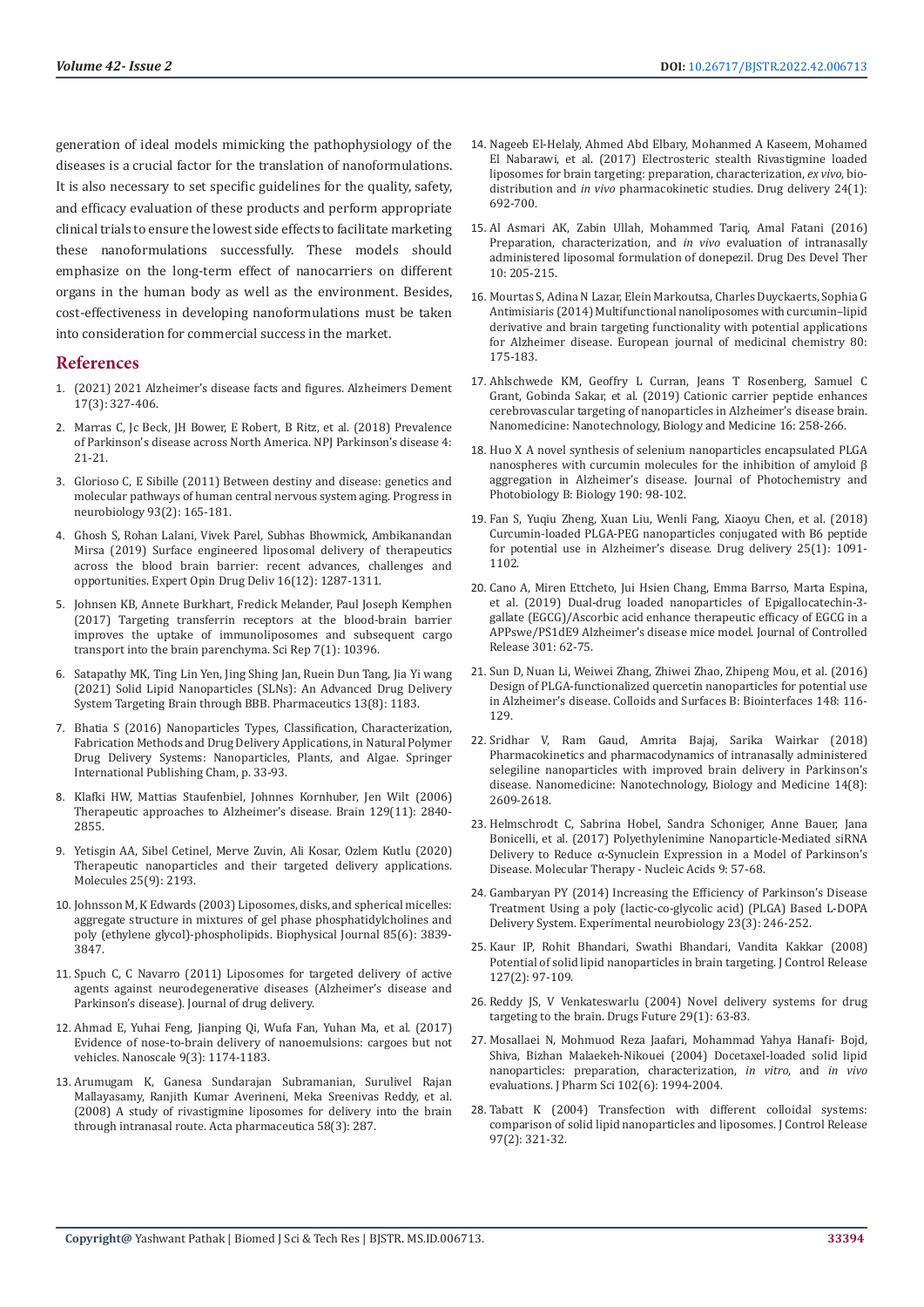- 29. [Misra S, Kanwaljith Chopra, VR Sinha, Bikash Medhi \(2016\)](https://pubmed.ncbi.nlm.nih.gov/26405825/)  [Galantamine-loaded solid–lipid nanoparticles for enhanced brain](https://pubmed.ncbi.nlm.nih.gov/26405825/)  [delivery: preparation, characterization,](https://pubmed.ncbi.nlm.nih.gov/26405825/) *in vitro* and *in vivo* evaluations. [Drug delivery 23\(4\): 1434-1443.](https://pubmed.ncbi.nlm.nih.gov/26405825/)
- 30. [Dhawan S, R Kapil, B Singh \(2011\) Formulation development and](https://pubmed.ncbi.nlm.nih.gov/21749381/)  [systematic optimization of solid lipid nanoparticles of quercetin for](https://pubmed.ncbi.nlm.nih.gov/21749381/)  [improved brain delivery. J Pharm Pharmacol 63\(3\): 342-51.](https://pubmed.ncbi.nlm.nih.gov/21749381/)
- 31. [Picone P, Maria L Bondi, Giovanna Montana, Andrenia Bruno, Giovanna](https://pubmed.ncbi.nlm.nih.gov/19863373/)  [Pitarresi, et al. \(2009\) Ferulic acid inhibits oxidative stress and cell death](https://pubmed.ncbi.nlm.nih.gov/19863373/)  [induced by Ab oligomers: improved delivery by solid lipid nanoparticles.](https://pubmed.ncbi.nlm.nih.gov/19863373/)  [Free Radic Res 43\(11\): 1133-1145.](https://pubmed.ncbi.nlm.nih.gov/19863373/)
- 32. Kakkar V, IP Kaur (2011) Evaluating potential of curcumin loaded solid lipid nanoparticles in aluminium induced behavioural, biochemical and histopathological alterations in mice brain. Food Chem Toxicol 49(11): 2906-13.
- 33. [Tsai MJ, Yaw Bin Huang, Pao Chu Wu, Yaw Syan Fu, Yao Ren Kao, et al.](https://pubmed.ncbi.nlm.nih.gov/20740670/)  [Oral apomorphine delivery from solid lipid nanoparticles with different](https://pubmed.ncbi.nlm.nih.gov/20740670/)  [monostearate emulsifiers: pharmacokinetic and behavioral evaluations.](https://pubmed.ncbi.nlm.nih.gov/20740670/)  [J Pharm Sci 100\(2\): 547-557.](https://pubmed.ncbi.nlm.nih.gov/20740670/)
- 34. Esposito E, Martina Fantin, Matteo Martin, Markus Drechsler, Lydia Paccamicio, et al. (2008) Solid lipid nanoparticles as delivery systems for bromocriptine. Pharm Res 25(7): 1521-1530.
- 35. [Pardeshi CV, Pravin V Rajput, Veena S Belgamwar, Avinash R Tekade,](https://pubmed.ncbi.nlm.nih.gov/23311653/)  [Sanjay \(2013\) Novel surface modified solid lipid nanoparticles as](https://pubmed.ncbi.nlm.nih.gov/23311653/)  [intranasal carriers for ropinirole hydrochloride: application of factorial](https://pubmed.ncbi.nlm.nih.gov/23311653/)  [design approach. Drug Deliv, 20\(1\): 47-56.](https://pubmed.ncbi.nlm.nih.gov/23311653/)
- 36. [Du X, Bingyang Shing, Ji Liang, Jingxu Bi, Sheng Dai, et al. \(2013\)](https://pubmed.ncbi.nlm.nih.gov/23955990/)  [Developing functionalized dendrimer-like silica nanoparticles with](https://pubmed.ncbi.nlm.nih.gov/23955990/)  [hierarchical pores as advanced delivery nanocarriers. Adv Mater 25\(41\):](https://pubmed.ncbi.nlm.nih.gov/23955990/)  [5981-5985.](https://pubmed.ncbi.nlm.nih.gov/23955990/)
- 37. [Beezer A Dendrimers as potential drug carriers; encapsulation of acidic](https://www.semanticscholar.org/paper/Dendrimers-as-potential-drug-carriers%3B-of-acidic-Beezer-King/11a4639dfa25242a1efd7b5b0473071018f5b626)  [hydrophobes within water soluble PAMAM derivatives. Tetrahedron](https://www.semanticscholar.org/paper/Dendrimers-as-potential-drug-carriers%3B-of-acidic-Beezer-King/11a4639dfa25242a1efd7b5b0473071018f5b626)  [59\(22\): 3873-3880.](https://www.semanticscholar.org/paper/Dendrimers-as-potential-drug-carriers%3B-of-acidic-Beezer-King/11a4639dfa25242a1efd7b5b0473071018f5b626)
- 38. [Igartúa DE, Carolina S Martinez, C Facundo Temprana, Silvia del, M](https://www.sciencedirect.com/science/article/abs/pii/S0378517318302497)  [Jimena \(2018\) PAMAM dendrimers as a carbamazepine delivery system](https://www.sciencedirect.com/science/article/abs/pii/S0378517318302497)  [for neurodegenerative diseases: A biophysical and nanotoxicological](https://www.sciencedirect.com/science/article/abs/pii/S0378517318302497)  [characterization. Int J Pharm 544\(1\): 191-202.](https://www.sciencedirect.com/science/article/abs/pii/S0378517318302497)
- 39. [Igartúa DE \(2020\) Combined Therapy for Alzheimer's Disease: Tacrine](https://www.meta.org/papers/combined-therapy-for-alzheimers-disease-tacrine/32215751)  [and PAMAM Dendrimers Co-Administration Reduces the Side Effects of](https://www.meta.org/papers/combined-therapy-for-alzheimers-disease-tacrine/32215751)  [the Drug without Modifying its Activity. AAPS PharmSciTech 21\(3\): 110.](https://www.meta.org/papers/combined-therapy-for-alzheimers-disease-tacrine/32215751)
- 40. [Gothwal A, Hitesh kumar, Karthik T Nakhate, Ajazuddin, Ankumoni](https://pubmed.ncbi.nlm.nih.gov/31553175/)  [Dutta, et al. \(2019\) Lactoferrin coupled lower generation PAMAM](https://pubmed.ncbi.nlm.nih.gov/31553175/)  [dendrimers for brain targeted delivery of memantine in aluminum](https://pubmed.ncbi.nlm.nih.gov/31553175/)[chloride-induced Alzheimer's disease in mice. Bioconjugate chemistry](https://pubmed.ncbi.nlm.nih.gov/31553175/)  [30\(10\): 2573-2583.](https://pubmed.ncbi.nlm.nih.gov/31553175/)
- 41. [Huang R, Huang R, Guo Y, Liu S, Kuang Y, et al. \(2013\) Angiopep](https://pubmed.ncbi.nlm.nih.gov/23703371/)[conjugated nanoparticles for targeted long-term gene therapy of](https://pubmed.ncbi.nlm.nih.gov/23703371/)  [Parkinson's disease. Pharm Res 30\(10\): 2549-59.](https://pubmed.ncbi.nlm.nih.gov/23703371/)
- 42. [Sheikh MA, Malik YS, Xing Z, Guo Z, Tian H, et al. \(2017\) Polylysine](https://pubmed.ncbi.nlm.nih.gov/28025049/)[modified polyethylenimine \(PEI-PLL\) mediated VEGF gene delivery](https://pubmed.ncbi.nlm.nih.gov/28025049/)  [protects dopaminergic neurons in cell culture and in rat models of](https://pubmed.ncbi.nlm.nih.gov/28025049/)  [Parkinson's Disease \(PD\). Acta Biomater 54: 58-68.](https://pubmed.ncbi.nlm.nih.gov/28025049/)
- 43. [Shah BM, Manju Misra, Chamanlal J Shisho, Harish \(2015\) Nose to brain](https://www.tandfonline.com/doi/full/10.3109/10717544.2013.878857)  [microemulsion-based drug delivery system of rivastigmine: formulation](https://www.tandfonline.com/doi/full/10.3109/10717544.2013.878857)  and *ex-vivo* [characterization. Drug delivery 22\(7\): 918-930.](https://www.tandfonline.com/doi/full/10.3109/10717544.2013.878857)
- 44. [Azeem A, Talegaonkar S, Negi LM, Ahmad FJ, Khar RK, et al. \(2012\)](https://pubmed.ncbi.nlm.nih.gov/22057087/)  [Oil based nanocarrier system for transdermal delivery of ropinirole:](https://pubmed.ncbi.nlm.nih.gov/22057087/)  [A mechanistic, pharmacokinetic and biochemical investigation.](https://pubmed.ncbi.nlm.nih.gov/22057087/)  [International Journal of Pharmaceutics 422\(1\): 436-444.](https://pubmed.ncbi.nlm.nih.gov/22057087/)
- 45. [Yadav S, Gandham SK, Panicucci R, Amiji MM \(2016\) Intranasal](https://pubmed.ncbi.nlm.nih.gov/26767514/) [brain delivery of cationic nanoemulsion-encapsulated TNF](https://pubmed.ncbi.nlm.nih.gov/26767514/)α siRNA [in prevention of experimental neuroinflammation. Nanomedicine:](https://pubmed.ncbi.nlm.nih.gov/26767514/) [Nanotechnology, Biology and Medicine 12\(4\): 987-1002.](https://pubmed.ncbi.nlm.nih.gov/26767514/)
- 46. [Fachel FNS, Michels LR, Azambuja JH, Lenz GS, Gelsleichter NE, et](https://pubmed.ncbi.nlm.nih.gov/33039443/) [al. \(2020\) Chitosan-coated rosmarinic acid nanoemulsion nasal](https://pubmed.ncbi.nlm.nih.gov/33039443/) [administration protects against LPS-induced memory deficit,](https://pubmed.ncbi.nlm.nih.gov/33039443/) [neuroinflammation, and oxidative stress in Wistar rats. Neurochemistry](https://pubmed.ncbi.nlm.nih.gov/33039443/) [International 141: 104875.](https://pubmed.ncbi.nlm.nih.gov/33039443/)
- 47. [Bhatia S \(2016\) Nanoparticles types, classification, characterization,](https://link.springer.com/chapter/10.1007/978-3-319-41129-3_2) [fabrication methods and drug delivery applications, in Natural polymer](https://link.springer.com/chapter/10.1007/978-3-319-41129-3_2) [drug delivery systems Springer, p. 33-93.](https://link.springer.com/chapter/10.1007/978-3-319-41129-3_2)
- 48. Ruff J, Hüwel S, Kogan MJ, Simon U, Galla HJ (2017) The effects of gold nanoparticles functionalized with ß-amyloid specific peptides on an *in vitro* model of blood–brain barrier. Nanomedicine: Nanotechnology, Biology and Medicine 13(5): 1645-1652.
- 49. [Betzer O, Shilo M, Opochinsky R, Barnoy E, Motiei M, et al. \(2017\) The](https://www.futuremedicine.com/doi/10.2217/nnm-2017-0022) [effect of nanoparticle size on the ability to cross the blood-brain barrier:](https://www.futuremedicine.com/doi/10.2217/nnm-2017-0022) [an in vivo study. Nanomedicine \(Lond\) 12\(13\): 1533-1546.](https://www.futuremedicine.com/doi/10.2217/nnm-2017-0022)
- 50. [Hou K, Jing Zhao, Hui Wang, Bin Li, Kexin Li, et al. \(2020\) Chiral gold](https://www.nature.com/articles/s41467-020-18525-2) [nanoparticles enantioselectively rescue memory deficits in a mouse](https://www.nature.com/articles/s41467-020-18525-2) [model of Alzheimer's disease. Nature Communications 11\(1\): 4790.](https://www.nature.com/articles/s41467-020-18525-2)
- 51. [Dos Santos Tramontin N, da Silva S, Arruda R, Ugioni KS, Canteiro PB,](https://pubmed.ncbi.nlm.nih.gov/31612296/) [et al. \(2020\) Gold Nanoparticles Treatment Reverses Brain Damage in](https://pubmed.ncbi.nlm.nih.gov/31612296/) [Alzheimer's Disease Model. Mol Neurobiol 57\(2\): 926-936.](https://pubmed.ncbi.nlm.nih.gov/31612296/)
- 52. Hu K, Chen X, Chen W, Zhang L, Li J, et al. (2018) Neuroprotective effect of gold nanoparticles composites in Parkinson's disease model. Nanomedicine: Nanotechnology, Biology and Medicine 14(4): 1123- 1136.
- 53. [Zhou Y, Dong H, Liu L, Xu M \(2015\) Simple Colorimetric Detection of](https://pubmed.ncbi.nlm.nih.gov/25641831/) [Amyloid β‐peptide \(1–40\) based on Aggregation of Gold Nanoparticles](https://pubmed.ncbi.nlm.nih.gov/25641831/) [in the Presence of Copper Ions. Small 11\(18\): 2144-2149.](https://pubmed.ncbi.nlm.nih.gov/25641831/)
- 54. [Zhang XF, Liu ZG, Shen W, Gurunathan S \(2016\) Silver Nanoparticles:](https://www.ncbi.nlm.nih.gov/labs/pmc/articles/PMC5037809/) [Synthesis, Characterization, Properties, Applications, and Therapeutic](https://www.ncbi.nlm.nih.gov/labs/pmc/articles/PMC5037809/) [Approaches. International journal of molecular sciences 17\(9\): 1534.](https://www.ncbi.nlm.nih.gov/labs/pmc/articles/PMC5037809/)
- 55. Gonzale Carter DA, Bey Fen Leo, Pakatip Ruenraroengsak, Shu Chen, Angela E Goode (2017) Silver nanoparticles reduce brain inflammation and related neurotoxicity through induction of H2S-synthesizing enzymes. Scientific Reports 7(1): 42871.
- 56. [Khan AM, Korzeniowska B, Gorshkov V, Tahir M, Schrøder H, et al. \(2019\)](https://pubmed.ncbi.nlm.nih.gov/30623748/) [Silver nanoparticle-induced expression of proteins related to oxidative](https://pubmed.ncbi.nlm.nih.gov/30623748/) [stress and neurodegeneration in an](https://pubmed.ncbi.nlm.nih.gov/30623748/) *in vitro* human blood-brain barrier [model. Nanotoxicology 13\(2\): 221-239.](https://pubmed.ncbi.nlm.nih.gov/30623748/)
- 57. Huang CL, I Lun Hsiao, Ho-Chen Lin, Chu-Fang Wang, Yuh Jeen Huang, et al. (2015) Silver nanoparticles affect on gene expression of inflammatory and neurodegenerative responses in mouse brain neural cells. Environ Res 136: 253-263.
- 58. You R, Yuen-Shan Ho, Clara Hiu Ling Hung, Yan Liu, Chun-Xia Huang, et al. (2018) Silica nanoparticles induce neurodegeneration-like changes in behavior, neuropathology, and affect synapse through MAPK activation. Particle and fibre toxicology 15(1): 1-18.
- 59. Selvarajan V, S Obuobi, PLR Ee, Hei Nga Chan, See-Lok Ho, et al. (2018) Silica Nanoparticles—A Versatile Tool for the Treatment of Bacterial Infections. Frontiers in Chemistry 8(602).
- 60. [Mendiratta S, Menna Hussein, Hebatallah A Nasser, Ahmed Atef Ahmed](https://onlinelibrary.wiley.com/doi/full/10.1002/ppsc.201900195) [Ali \(2019\) Multidisciplinary role of mesoporous silica nanoparticles in](https://onlinelibrary.wiley.com/doi/full/10.1002/ppsc.201900195) [brain regeneration and cancers: from crossing the blood–brain barrier to](https://onlinelibrary.wiley.com/doi/full/10.1002/ppsc.201900195) [treatment. Particle & Particle Systems Characterization 36\(9\): 1900195.](https://onlinelibrary.wiley.com/doi/full/10.1002/ppsc.201900195)